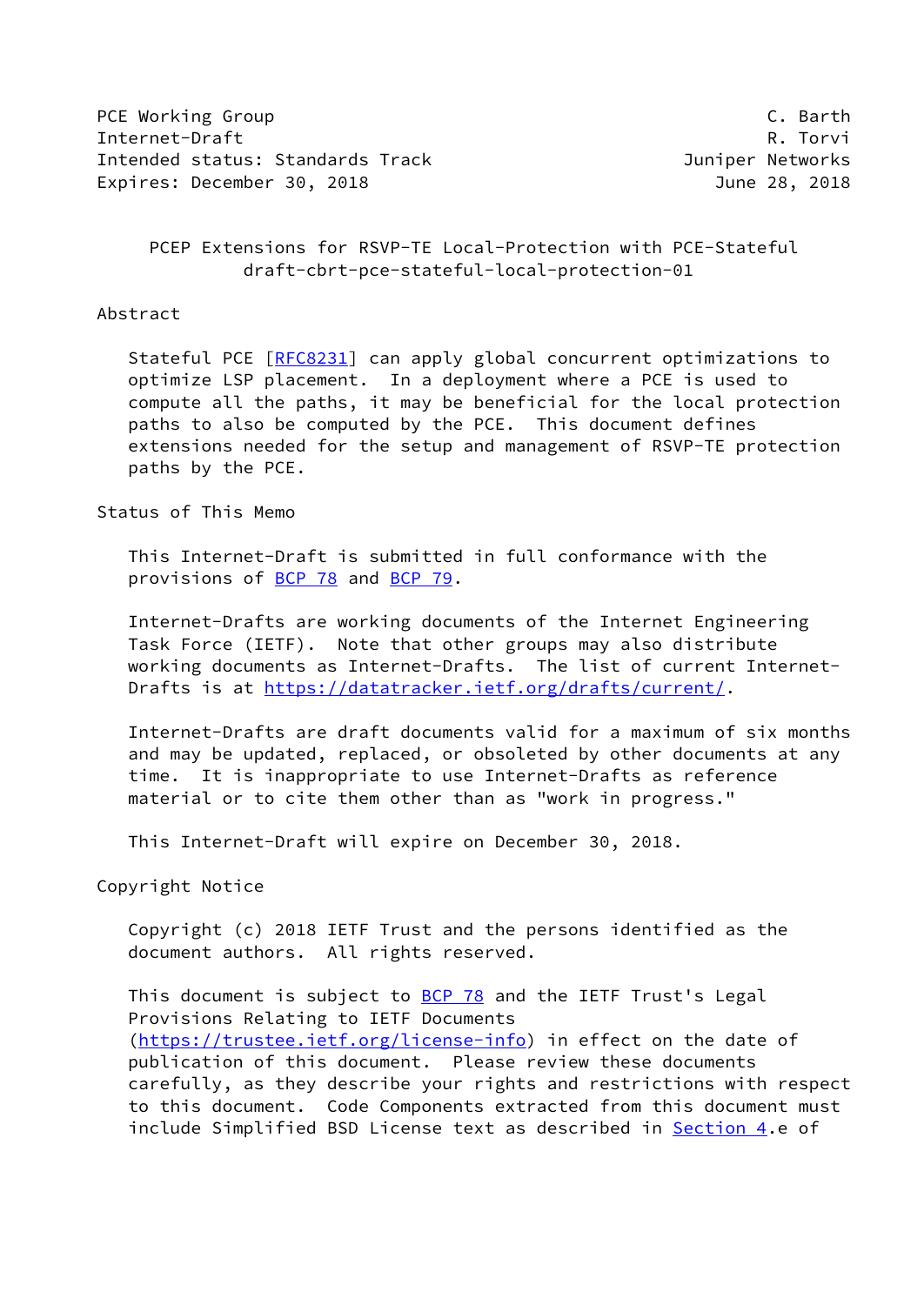<span id="page-1-1"></span>

| Internet-Draft |  | PCE-Stateful RSVP-TE Local-Protection | June 2018 |
|----------------|--|---------------------------------------|-----------|
|----------------|--|---------------------------------------|-----------|

 the Trust Legal Provisions and are provided without warranty as described in the Simplified BSD License.

# Table of Contents

|                                                                            | $\overline{2}$ |
|----------------------------------------------------------------------------|----------------|
| 2.                                                                         | $\overline{3}$ |
| 3.                                                                         | $\overline{3}$ |
| 3.1. Local Protection Overview                                             | $\overline{3}$ |
| $\frac{4}{5}$ . Extensions for the LSPA object                             | $\overline{4}$ |
| 4.1.                                                                       | $\overline{4}$ |
|                                                                            | $\overline{5}$ |
| 4.3. The LOCALLY-PROTECTED-LSPS TLV                                        | 6              |
|                                                                            | 8              |
|                                                                            | 8              |
| $5.2$ . PCEP TLV Type Indicators                                           | 8              |
| 6.                                                                         | 8              |
| 7.                                                                         | 8              |
| 8.<br>References $\ldots \ldots \ldots \ldots \ldots \ldots \ldots \ldots$ | 9              |
| Normative References<br>8.1.                                               | 9              |
| 8.2. Informative References                                                | 9              |
| Appendix A. Additional Stuff                                               | 10             |
| Authors' Addresses                                                         | 10             |
|                                                                            |                |

### <span id="page-1-0"></span>[1](#page-1-0). Introduction

 [RFC5440] describes the Path Computation Element Protocol PCEP. PCEP defines the communication between a Path Computation Client (PCC) and a Path Control Element (PCE), or between PCE and PCE, enabling computation of Multi-protocol Label Switching (MPLS) for Traffic Engineering Label Switched Path (TE LSP) characteristics.

Stateful PCE [\[RFC8231](https://datatracker.ietf.org/doc/pdf/rfc8231)] specifies a set of extensions to PCEP to enable stateful control of paths such as MPLS TE LSPs between and across PCEP sessions in compliance with [\[RFC4657](https://datatracker.ietf.org/doc/pdf/rfc4657)]. It includes mechanisms to effect LSP state synchronization between PCCs and PCEs and allow delegation of control of LSPs to PCEs.

 In a network where all LSPs have control delegated to a PCE, the PCE can apply global concurrent optimization to optimize LSP placement. The PCE can also control the timing and sequence of path computation and applying path changes. In a deployment where a PCE is used to compute all the paths, it may be beneficial for the protection paths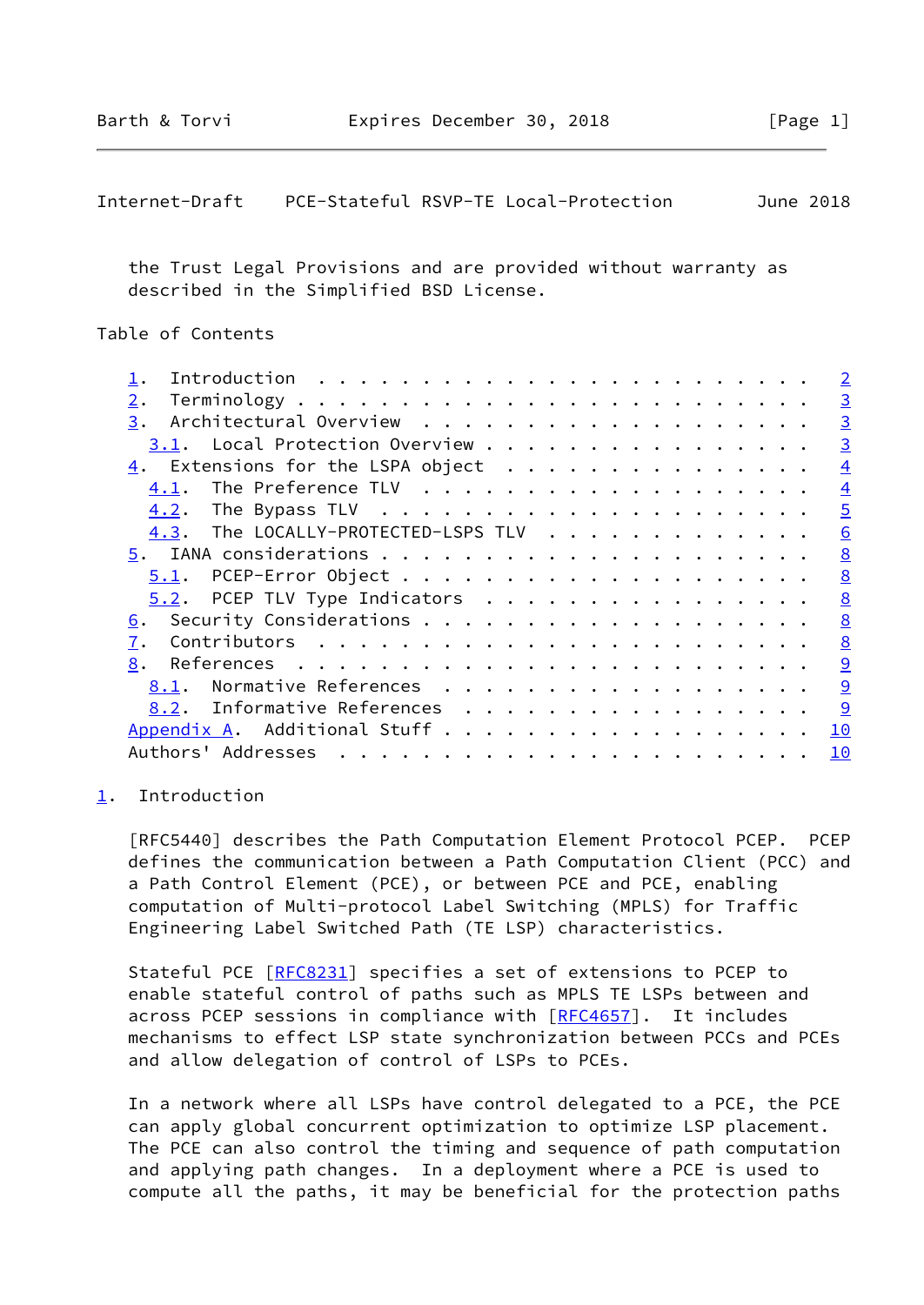to also be controlled through the PCE. This document defines extensions needed for the setup and management of protection paths by the PCE.

Barth & Torvi **Expires December 30, 2018** [Page 2]

<span id="page-2-1"></span>Internet-Draft PCE-Stateful RSVP-TE Local-Protection June 2018

 Benefits of stateful synchronization and control of the protection paths include:

 o Better control over traffic after a failure and more deterministic path computation of protection paths. The PCE can optimize the protection path based on data not available to the PCC, for instance the PCE can make sure the protection path will not violate the delay specified by [I-D.ietf-pce-pcep-service-aware].

 o Satisfy more complex constraints and diversity requirements, such as maintaining diverse paths for LSPs as well as their local protection paths.

 o Given the PCE's global view of network resources, act as a form of LSP admission control into a protection path to ensure links are not overloaded during failure events.

 o On a PLR with multiple available protection routes, allows the PCE to map LSPs to all available protection routes versus a single best protection route.

 o Most of the benefits stated in the stateful PCE applicability draft [I-D.ietf-pce-stateful-pce-app-04] apply equally to protection paths.

<span id="page-2-0"></span>[2](#page-2-0). Terminology

This document uses the following terms defined in [[RFC5440](https://datatracker.ietf.org/doc/pdf/rfc5440)] PCC PCE, PCEP Peer.

This document uses the following terms defined in [[RFC8231](https://datatracker.ietf.org/doc/pdf/rfc8231)] Stateful PCE, Delegation, Delegation Timeout Interval, LSP State Report, LSP Update Request.

 The message formats in this document are specified using Routing Backus-Naur Format (RBNF) encoding as specified in [RFC5511](https://datatracker.ietf.org/doc/pdf/rfc5511).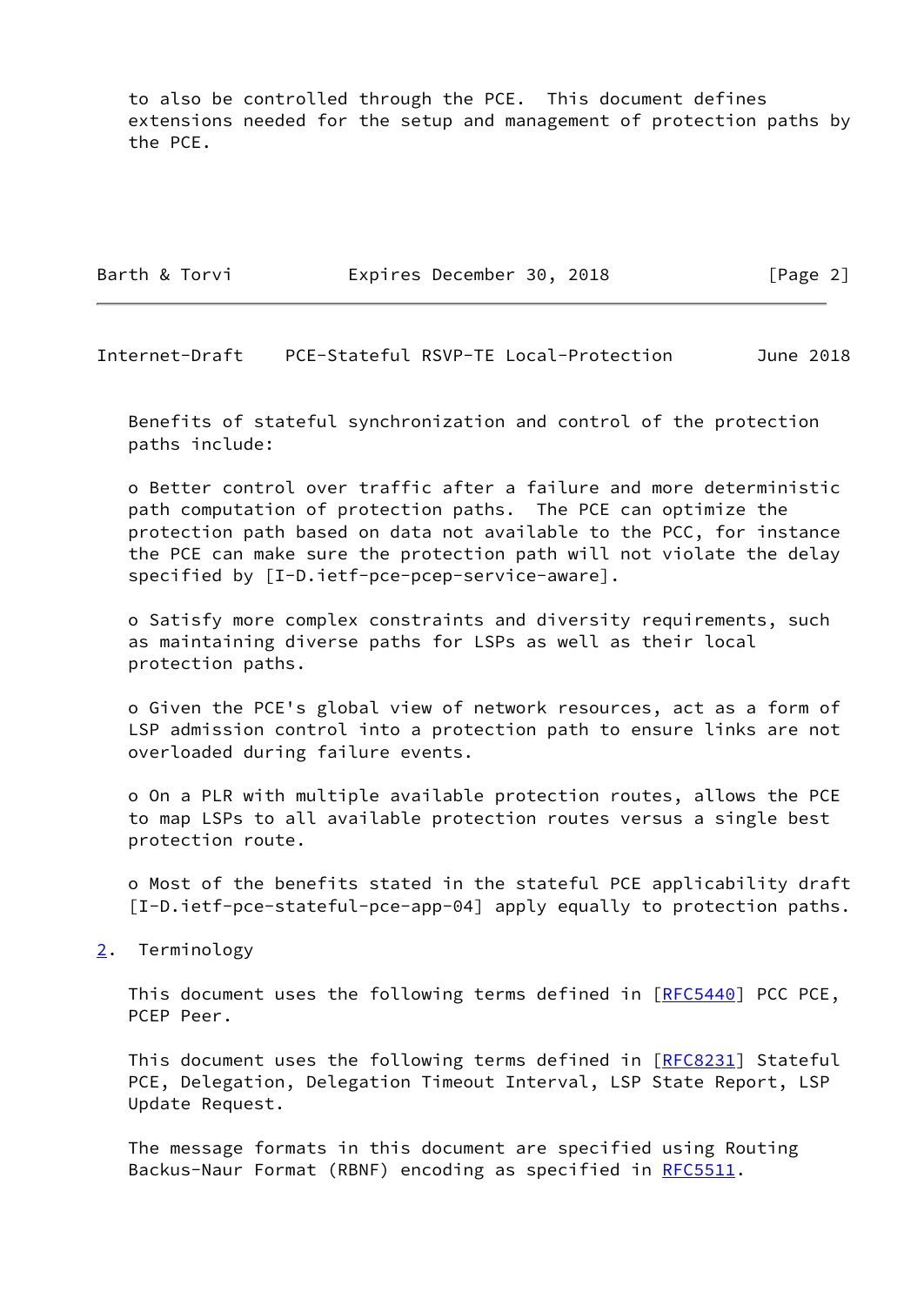### <span id="page-3-1"></span>[3](#page-3-1). Architectural Overview

<span id="page-3-2"></span>[3.1](#page-3-2). Local Protection Overview

 Local protection refers to the ability to locally route around failure of an LSP. Two types of local protection are possible:

 $(1)$  1:1 protection - the protection path protects a single LSP.

 (2) N:1 protection - the protection path protects multiple LSPs traversing the protected resource.

| Barth & Torvi | Expires December 30, 2018 |  | [Page 3] |
|---------------|---------------------------|--|----------|
|---------------|---------------------------|--|----------|

<span id="page-3-3"></span>Internet-Draft PCE-Stateful RSVP-TE Local-Protection June 2018

 It is assumed that the PCE knows what resources require protection through mechanisms outside the scope of this document. In a PCE controlled deployment, support of 1:1 protection has limited applicability, and can be achieved as a degenerate case of 1:N protection. For this reason, local protection will be discussed only for the N:1 case.

 Local protection requires the setup of a bypass at the PLR. This bypass can be PCC-initiated and delegated, or PCE-initiated. In either case, the PLR MUST maintain a PCEP session to the PCE. A bypass identifier (the name of the bypass) is required for disambiguation as multiple bypasses are possible at the PLR. There two types Bypass LSPs mappings:

 (1) Independent Bypass LSP Mapping: In this case Bypass LSP mapping is handled by a local policy on PCC and the PCC reports all mappings to the PCE. In other words, bypass LSP(s) are mapped to any protected LSP(s) that satisfy PCC local policy.

 (2) Dependent Bypass LSP mapping: Mapping of LSPs to bypass is done through a new TLV, the LOCALLY-PROTECTED-LSPS TLV in the LSP Update message from PCE to PLR. See section [Section 4.3](#page-6-0). When an LSP requiring protection is set up through the PLR, the PLR checks if it has a mapping to a bypass and only provides protection if such a mapping exists. The status of bypasses and what LSPs are protected by them is communicated to the PCE via LSP Status Report messages.

<span id="page-3-0"></span>[4](#page-3-0). Extensions for the LSPA object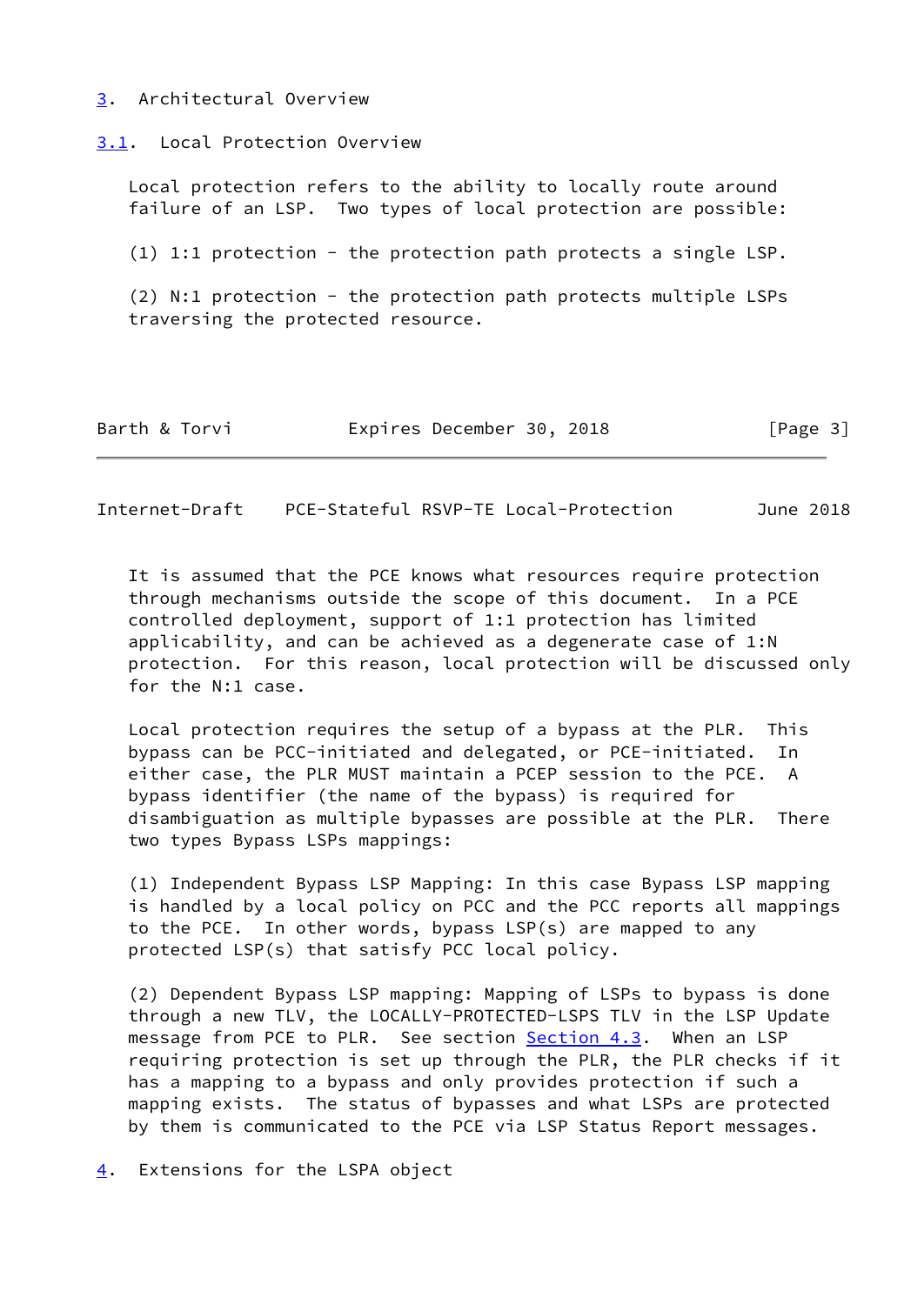### <span id="page-4-0"></span>[4.1](#page-4-0). The Preference TLV

 When provisioning a PCC, the PCE can influence primary to bypass LSP association of the PCC using the preference TLV. Bypass LSPs with a higher preference are used first during primary LSP association. Bypass LSPs with identical preferences are used for primary association according to local PCC selection.

 The format of the IPv4 Preference TLV is shown in the following figure:

 $0$  1 2 3 0 1 2 3 4 5 6 7 8 9 0 1 2 3 4 5 6 7 8 9 0 1 2 3 4 5 6 7 8 9 0 1 2 +-+-+-+-+-+-+-+-+-+-+-+-+-+-+-+-+-+-+-+-+-+-+-+-+-+-+-+-+-+-+-+-+ | Type=[TBD] | Length=8 | +-+-+-+-+-+-+-+-+-+-+-+-+-+-+-+-+-+-+-+-+-+-+-+-+-+-+-+-+-+-+-+-+ MUST be zero  $|$  Preference  $|$ +-+-+-+-+-+-+-+-+-+-+-+-+-+-+-+-+-+-+-+-+-+-+-+-+-+-+-+-+-+-+-+-+

|  | Barth & Torvi | Expires December 30, 2018 |  | [Page 4] |  |
|--|---------------|---------------------------|--|----------|--|
|  |               |                           |  |          |  |

<span id="page-4-2"></span>Internet-Draft PCE-Stateful RSVP-TE Local-Protection June 2018

Figure 1: IPv4 Preference TLV format

 The type of the TLV is [TBD] and it has a fixed length of 8 octets. The value contains the following fields:

 Preference (8 bits): The value indicates the bypass LSP preference during the primary LSP selection process of the PCC. A lower preference value is preferred to a higher value with a default value of 255. A value of 0 would indicate that the bypass is not to be selected for any primary LSP associations.

 If the Preference TLV is included, then the LSPA object MUST also carry the SYMBOLIC-PATH-NAME TLV as one of the optional TLVs. Failure to include the mandatory SYMBOLIC-PATH-NAME TLV MUST trigger PCErr of type 6 (Mandatory Object missing) and value TBD (SYMBOLIC- PATH-NAME TLV missing for bypass LSP).

<span id="page-4-1"></span>[4.2](#page-4-1). The Bypass TLV

 The facility backup method creates a bypass tunnel to protect a potential failure point. The bypass tunnel protects a set of LSPs with similar backup constraints [\[RFC4090](https://datatracker.ietf.org/doc/pdf/rfc4090)].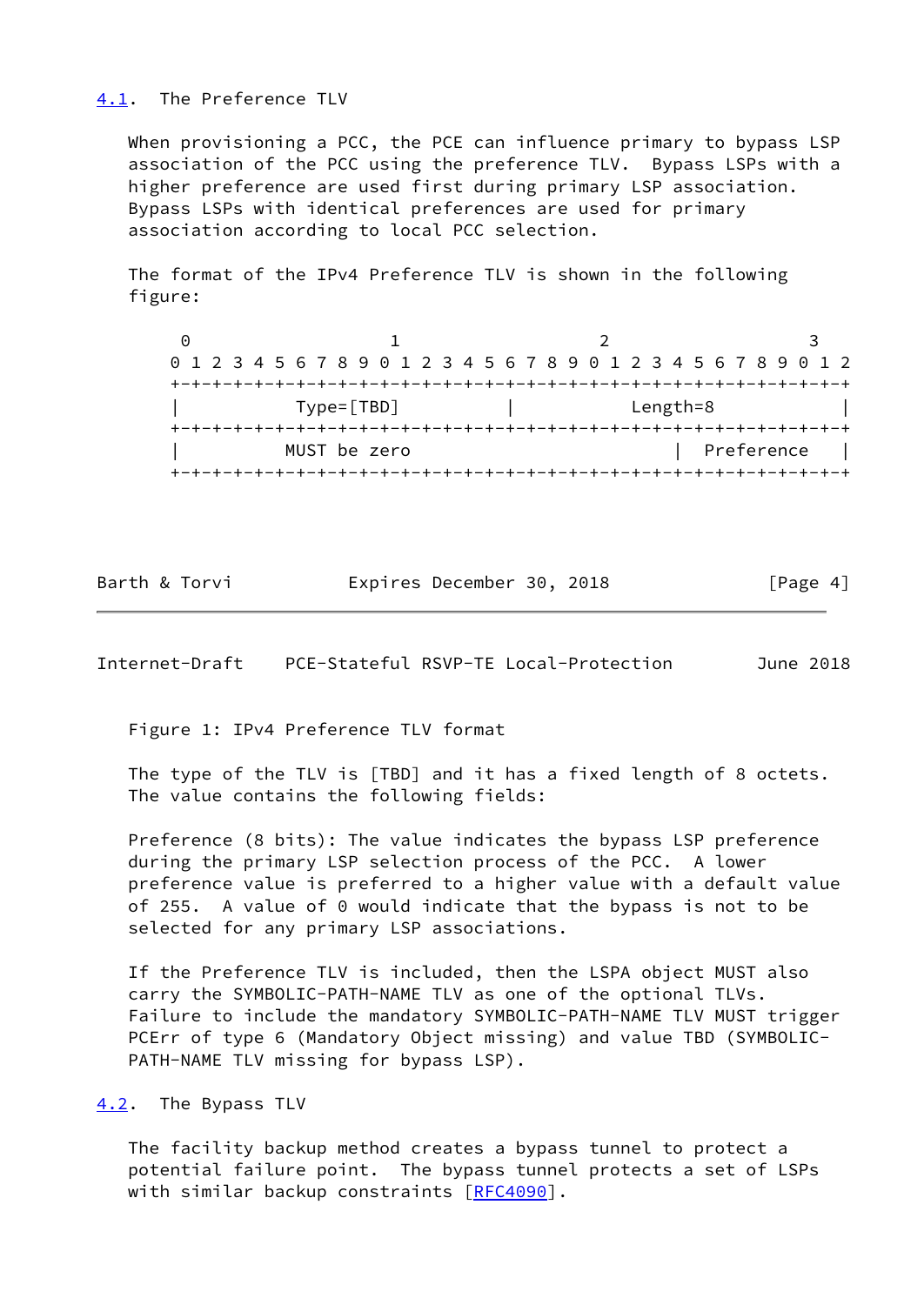A PCC can delegate a bypass tunnel to PCE control or a PCE can provision the bypass tunnel via a PCC. The procedures for bypass instantiation rely on the extensions defined in [\[RFC8281](https://datatracker.ietf.org/doc/pdf/rfc8281)] and will be detailed in a future version of this document.

 A subscription multiplier can be used to influence the local PCC admission control during primary LSP association. This allows for under subscription or oversubscription policy to be applied to the bandwidth attribute of the bypass LSP.

 The Bypass TLV carries information about the bypass tunnel. It is included in the LSPA Object in LSP State Report and LSP Update Request messages.

The format of the IPv4 Bypass TLV is shown in the following figure:

| Barth & Torvi | Expires December 30, 2018 |  | [Page 5] |
|---------------|---------------------------|--|----------|
|---------------|---------------------------|--|----------|

<span id="page-5-0"></span>Internet-Draft PCE-Stateful RSVP-TE Local-Protection June 2018

 $0$  1 2 3 0 1 2 3 4 5 6 7 8 9 0 1 2 3 4 5 6 7 8 9 0 1 2 3 4 5 6 7 8 9 0 1 2 +-+-+-+-+-+-+-+-+-+-+-+-+-+-+-+-+-+-+-+-+-+-+-+-+-+-+-+-+-+-+-+-+ | Type=[TBD] | Length=8 | +-+-+-+-+-+-+-+-+-+-+-+-+-+-+-+-+-+-+-+-+-+-+-+-+-+-+-+-+-+-+-+-+ MUST be zero  $|$  Flags  $|I|N|$  +-+-+-+-+-+-+-+-+-+-+-+-+-+-+-+-+-+-+-+-+-+-+-+-+-+-+-+-+-+-+-+-+ | Bypass IPv4 Address | +-+-+-+-+-+-+-+-+-+-+-+-+-+-+-+-+-+-+-+-+-+-+-+-+-+-+-+-+-+-+-+-+ | Subscription Multiplier | +-+-+-+-+-+-+-+-+-+-+-+-+-+-+-+-+-+-+-+-+-+-+-+-+-+-+-+-+-+-+-+-+

Figure 2: IPv4 Bypass TLV format

The type of the TLV is [TBD] and it has a fixed length of 8 octets.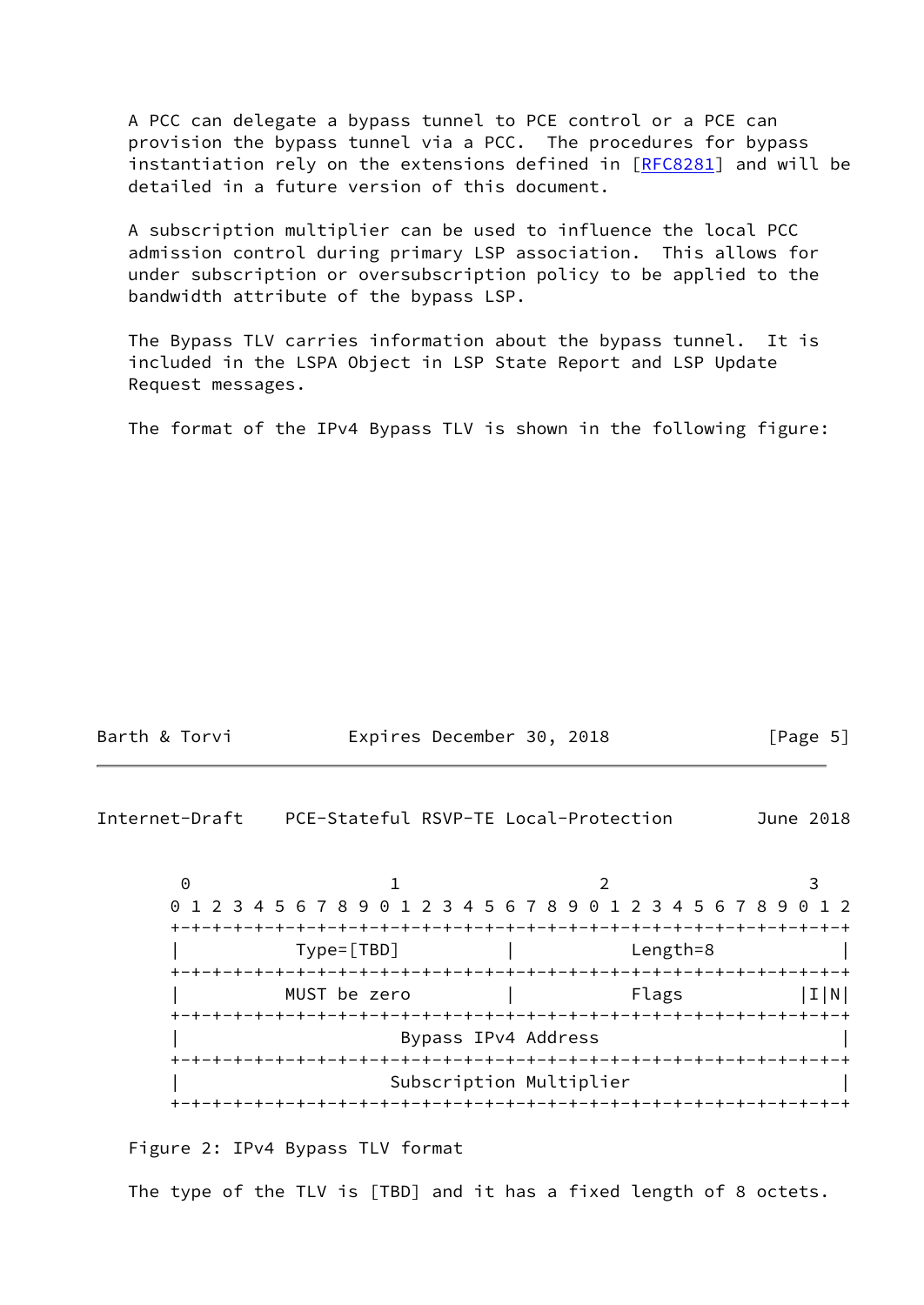The value contains the following fields:

Flags (16 bit)

 N (Node Protection - 1 bit): The N flag indicates whether the Bypass is used for node-protection. If the N flag is set to 1, the Bypass is used for node-protection. If the N flag is 0, the Bypass is used for link-protection.

 I (Local Protection In Use - 1 bit): The I Flag indicates that local repair mechanism is in use.

 Bypass IPv4 address: The Bypass IPv4 Address is the next-hop address of the protected link in the paths of the protected LSPs.

 Subscription Multiplier (32 bits): An optional multiplier represented as a floating point number. The value may be used to influence CAC during primary LSP association. For example, a bypass may reserved 50M but the PCC may want to admit up to (multiplier  $*$  reserved bandwidth) to the bypass LSP.

 If the Bypass TLV is included, then the LSPA object MUST also carry the SYMBOLIC-PATH-NAME TLV as one of the optional TLVs. Failure to include the mandatory SYMBOLIC-PATH-NAME TLV MUST trigger PCErr of type 6 (Mandatory Object missing) and value TBD (SYMBOLIC-PATH-NAME TLV missing for bypass LSP)

<span id="page-6-0"></span>[4.3](#page-6-0). The LOCALLY-PROTECTED-LSPS TLV

 The IPV4-LOCALLY-PROTECTED-LSPS TLV in the LSPA Object contains a list of LSPs protected by the bypass tunnel.

| Barth & Torvi |  | Expires December 30, 2018 |  |  | [Page 6] |  |  |
|---------------|--|---------------------------|--|--|----------|--|--|
|---------------|--|---------------------------|--|--|----------|--|--|

Internet-Draft PCE-Stateful RSVP-TE Local-Protection June 2018

 The format of the Locally protected LSPs TLV is shown in the following figure:

 $0$  1 2 3 0 1 2 3 4 5 6 7 8 9 0 1 2 3 4 5 6 7 8 9 0 1 2 3 4 5 6 7 8 9 0 1 2 +-+-+-+-+-+-+-+-+-+-+-+-+-+-+-+-+-+-+-+-+-+-+-+-+-+-+-+-+-+-+-+-+ | Type=[TBD] | Length (variable) | +-+-+-+-+-+-+-+-+-+-+-+-+-+-+-+-+-+-+-+-+-+-+-+-+-+-+-+-+-+-+-+-+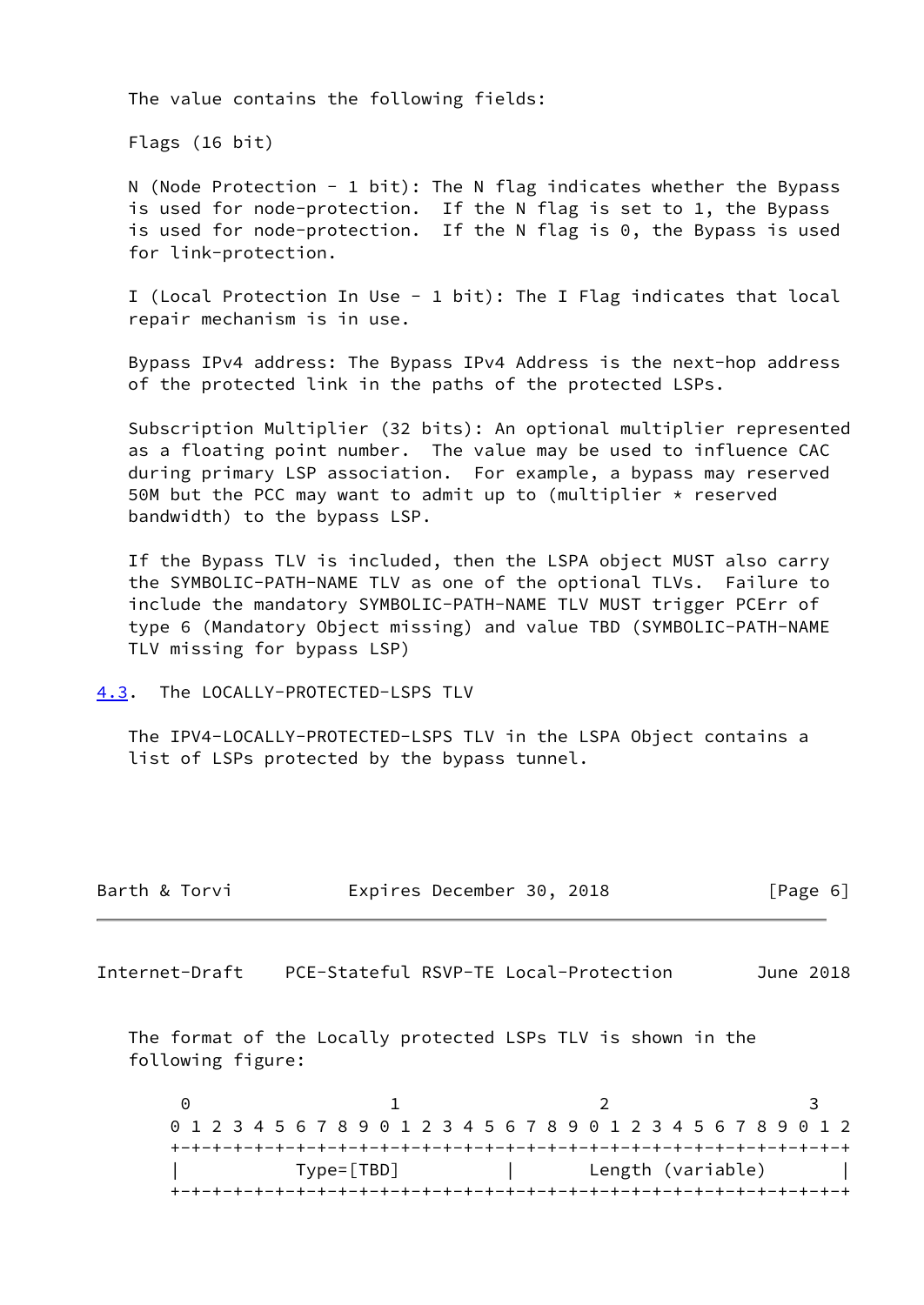IPv4 tunnel end point address +-+-+-+-+-+-+-+-+-+-+-+-+-+-+-+-+-+-+-+-+-+-+-+-+-+-+-+-+-+-+-+-+ Flags |R| Tunnel ID +-+-+-+-+-+-+-+-+-+-+-+-+-+-+-+-+-+-+-+-+-+-+-+-+-+-+-+-+-+-+-+-+ Extended Tunnel ID +-+-+-+-+-+-+-+-+-+-+-+-+-+-+-+-+-+-+-+-+-+-+-+-+-+-+-+-+-+-+-+-+ | IPv4 Tunnel Sender Address | +-+-+-+-+-+-+-+-+-+-+-+-+-+-+-+-+-+-+-+-+-+-+-+-+-+-+-+-+-+-+-+-+ | MUST be zero | LSP ID | +-+-+-+-+-+-+-+-+-+-+-+-+-+-+-+-+-+-+-+-+-+-+-+-+-+-+-+-+-+-+-+-+  $\frac{1}{2}$  ....  $\frac{1}{2}$  ....  $\frac{1}{2}$  +-+-+-+-+-+-+-+-+-+-+-+-+-+-+-+-+-+-+-+-+-+-+-+-+-+-+-+-+-+-+-+-+ IPv4 tunnel end point address +-+-+-+-+-+-+-+-+-+-+-+-+-+-+-+-+-+-+-+-+-+-+-+-+-+-+-+-+-+-+-+-+ Flags |R| Tunnel ID +-+-+-+-+-+-+-+-+-+-+-+-+-+-+-+-+-+-+-+-+-+-+-+-+-+-+-+-+-+-+-+-+ Extended Tunnel ID +-+-+-+-+-+-+-+-+-+-+-+-+-+-+-+-+-+-+-+-+-+-+-+-+-+-+-+-+-+-+-+-+ IPv4 Tunnel Sender Address +-+-+-+-+-+-+-+-+-+-+-+-+-+-+-+-+-+-+-+-+-+-+-+-+-+-+-+-+-+-+-+-+ | MUST be zero | LSP ID | +-+-+-+-+-+-+-+-+-+-+-+-+-+-+-+-+-+-+-+-+-+-+-+-+-+-+-+-+-+-+-+-+

Figure 3: IPv4 Locally protected LSPs TLV format

 The type of the TLV is [TBD] and it is of variable length.The value contains one or more LSP descriptors including the following fields filled per [[RFC3209\]](https://datatracker.ietf.org/doc/pdf/rfc3209)

IPv4 Tunnel end point address: As defined in [\[RFC3209\],](https://datatracker.ietf.org/doc/pdf/rfc3209#section-4.6.1.1)  [Section](https://datatracker.ietf.org/doc/pdf/rfc3209#section-4.6.1.1) 4.6.1.1

Flags (16 bit)

 R(Remove - 1 bit): The R flag indicates that the LSP has been removed from the list of LSPs protected by the bypass tunnel.

Tunnel ID: As defined in [\[RFC3209\], Section](https://datatracker.ietf.org/doc/pdf/rfc3209#section-4.6.1.1) 4.6.1.1

Extended Tunnel ID: As defined in [\[RFC3209\], Section](https://datatracker.ietf.org/doc/pdf/rfc3209#section-4.6.2.1) 4.6.2.1

| Barth & Torvi | Expires December 30, 2018 |  | [Page 7] |
|---------------|---------------------------|--|----------|
|---------------|---------------------------|--|----------|

<span id="page-7-0"></span>Internet-Draft PCE-Stateful RSVP-TE Local-Protection June 2018

IPv4 Tunnel Sender address: As defined in [\[RFC3209\], Section](https://datatracker.ietf.org/doc/pdf/rfc3209#section-4.6.2.1) 4.6.2.1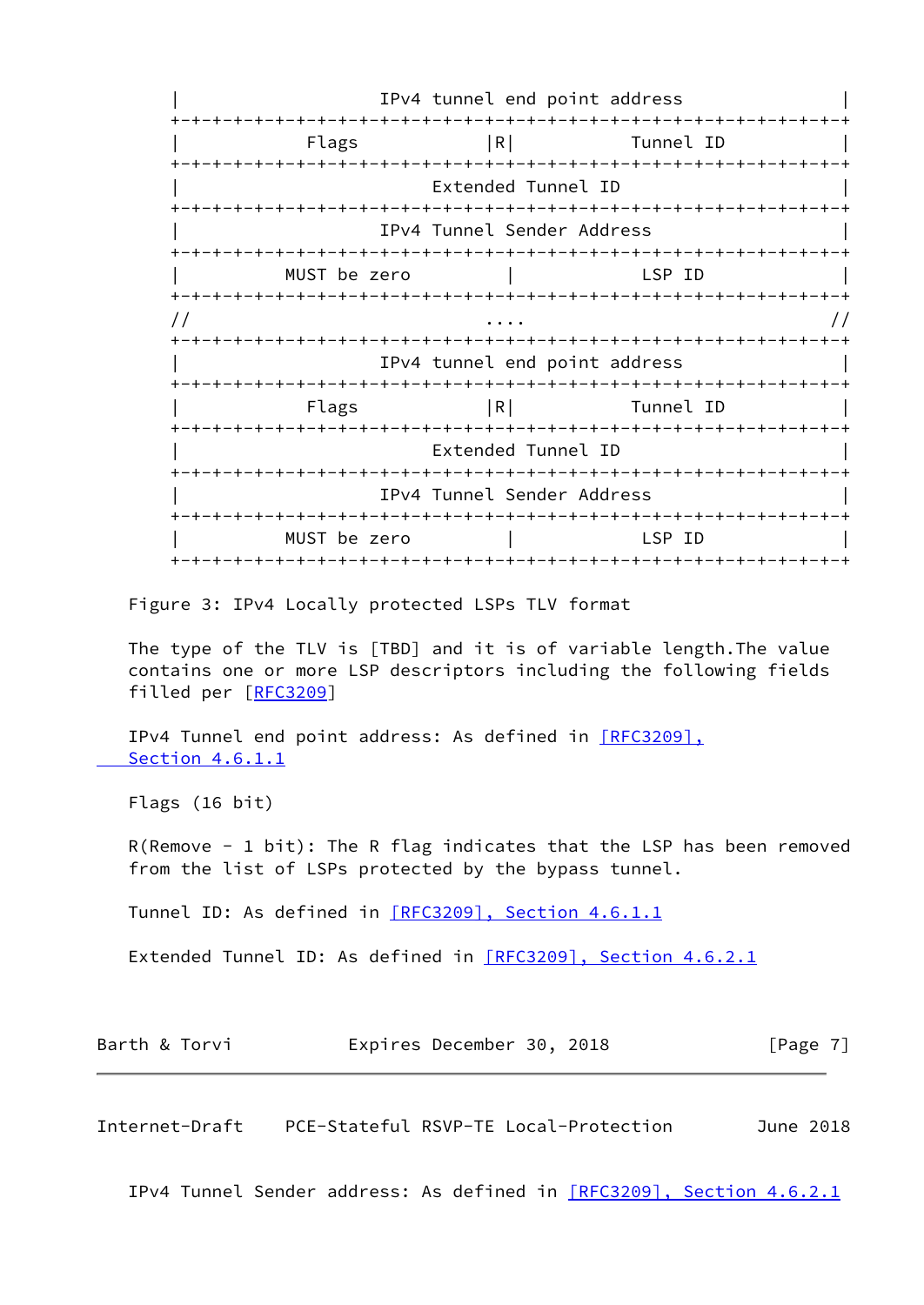LSP ID: As defined in [RFC 3209](https://datatracker.ietf.org/doc/pdf/rfc3209)

<span id="page-8-0"></span>[5](#page-8-0). IANA considerations

<span id="page-8-1"></span>[5.1](#page-8-1). PCEP-Error Object

 This document defines new Error-Type and Error-Value for the following new error conditions:

 Error-Type Meaning 6 Mandatory Object missing Error-value=TBD: SYMBOLIC-PATH-NAME TLV missing for a path where the S-bit is set in the LSPA object. Error-value=TBD: SYMBOLIC-PATH-NAME TLV missing for a bypass path.

<span id="page-8-2"></span>[5.2](#page-8-2). PCEP TLV Type Indicators

This document defines the following new PCEP TLVs:

| Value #         | Meaning                | Reference     |
|-----------------|------------------------|---------------|
| ???             | <b>Bypass</b>          | This Document |
| ???             | Weight                 | This Document |
| $??\mathrel{?}$ | LOCALLY-PROTECTED-LSPS | This Document |

Table 1: New PCEP TLVs

<span id="page-8-3"></span>[6](#page-8-3). Security Considerations

 The same security considerations apply at the PLR as those describe for the head end in PCE Initiated LSPs [\[RFC8281](https://datatracker.ietf.org/doc/pdf/rfc8281)].

<span id="page-8-4"></span>[7](#page-8-4). Contributors

 The following people have substantially contributed to the editing of this document:

Harish Sitaraman, Juniper Networks, hsitaraman@juniper.net

Vishnu Pavan Beeram, Juniper Networks, vbeeram@juniper.net

Chandrasekar Ramachandran, Juniper Networks, csekar@juniper.net

Ambrose Kwong, Juniper Networks, akwong@juniper.net

Barth & Torvi **Expires December 30, 2018** [Page 8]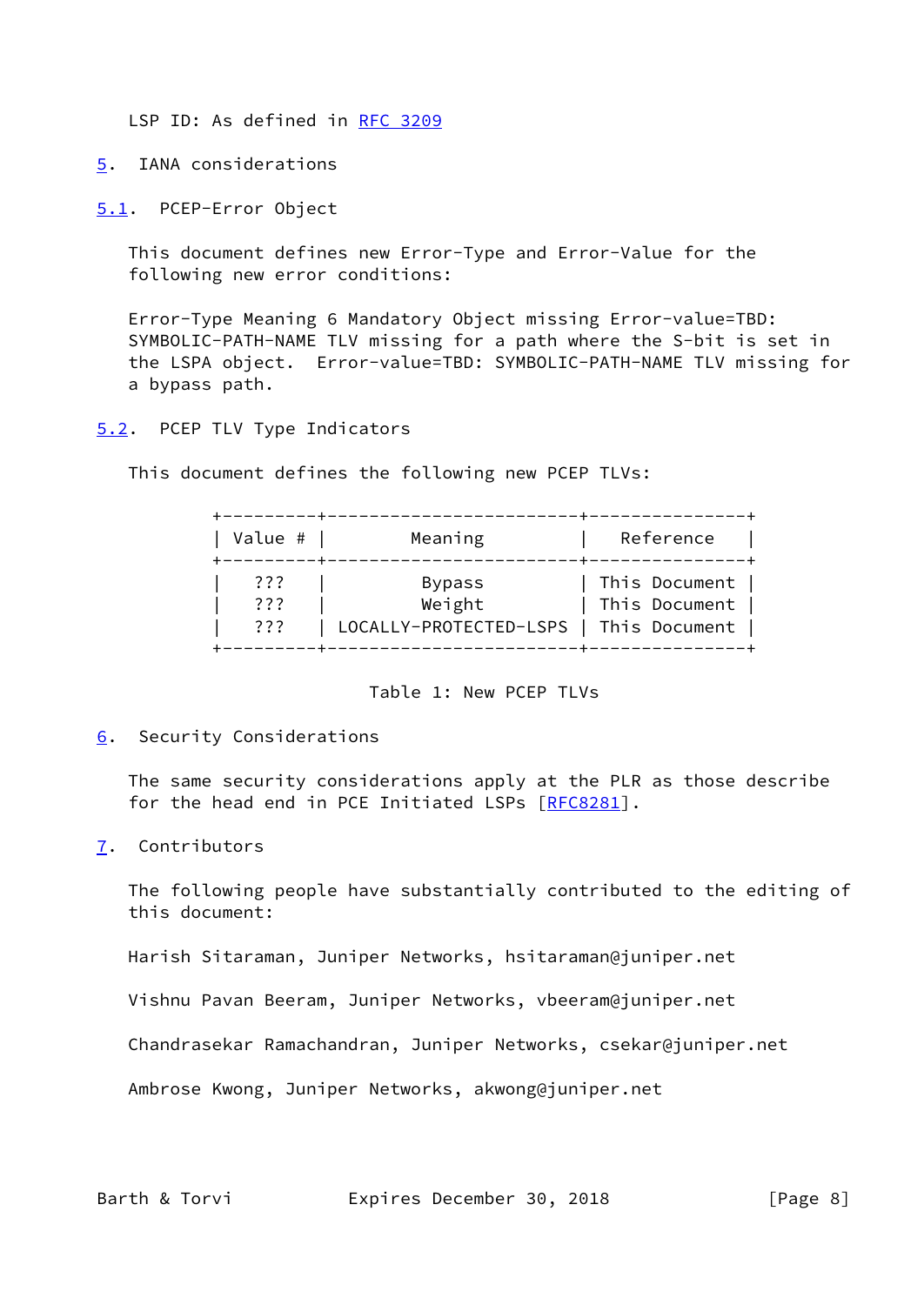<span id="page-9-1"></span>Internet-Draft PCE-Stateful RSVP-TE Local-Protection June 2018

Phil Bedard, bedard.phil@gmail.com

- <span id="page-9-0"></span>[8](#page-9-0). References
- <span id="page-9-2"></span>[8.1](#page-9-2). Normative References
	- [RFC2119] Bradner, S., "Key words for use in RFCs to Indicate Requirement Levels", [BCP 14](https://datatracker.ietf.org/doc/pdf/bcp14), [RFC 2119](https://datatracker.ietf.org/doc/pdf/rfc2119), DOI 10.17487/RFC2119, March 1997, <[https://www.rfc-editor.org/info/rfc2119>](https://www.rfc-editor.org/info/rfc2119).
	- [RFC2205] Braden, B., Zhang, L., Berson, S., Herzog, S., and S. Jamin, "Resource ReSerVation Protocol (RSVP) -- Version 1 Functional Specification", September 1997.
	- [RFC3209] Awduche, D., Berger, L., Gan, D., Li, T., Srinivasan, V., and G. Swallow, "RSVP-TE: Extensions to RSVP for LSP Tunnels", December 2001.
	- [RFC4090] Pan, P., Swallow, G., and A. Atlas, "Fast Reroute Extensions to RSVP-TE for LSP Tunnels", May 2005.
	- [RFC5226] Narten, T. and H. Alvestrand, "Guidelines for Writing an IANA Considerations Section in RFCs", May 2008.
	- [RFC5440] Vasseur, JP. and JL. Le Roux, "Path Computation Element (PCE) Communication Protocol (PCEP)", March 2009.
	- [RFC8231] Crabbe, E., Medved, J., Minie, I., and R. Verga, "PCEP Extensions for Stateful PCE", 2015.
	- [RFC8281] Crabbe, E., Sivabalan, S., and R. Verga, "PCEP Extensions for PCE-initiated LSP Setup in a Stateful PCE Model", 2014.
- <span id="page-9-3"></span>[8.2](#page-9-3). Informative References
	- [I-D.narten-iana-considerations-rfc2434bis] Narten, T. and H. Alvestrand, "Guidelines for Writing an IANA Considerations Section in RFCs", [draft-narten-iana](https://datatracker.ietf.org/doc/pdf/draft-narten-iana-considerations-rfc2434bis-09) [considerations-rfc2434bis-09](https://datatracker.ietf.org/doc/pdf/draft-narten-iana-considerations-rfc2434bis-09) (work in progress), March 2008.
	- [RFC2629] Rose, M., "Writing I-Ds and RFCs using XML", [RFC 2629](https://datatracker.ietf.org/doc/pdf/rfc2629), DOI 10.17487/RFC2629, June 1999, <[https://www.rfc-editor.org/info/rfc2629>](https://www.rfc-editor.org/info/rfc2629).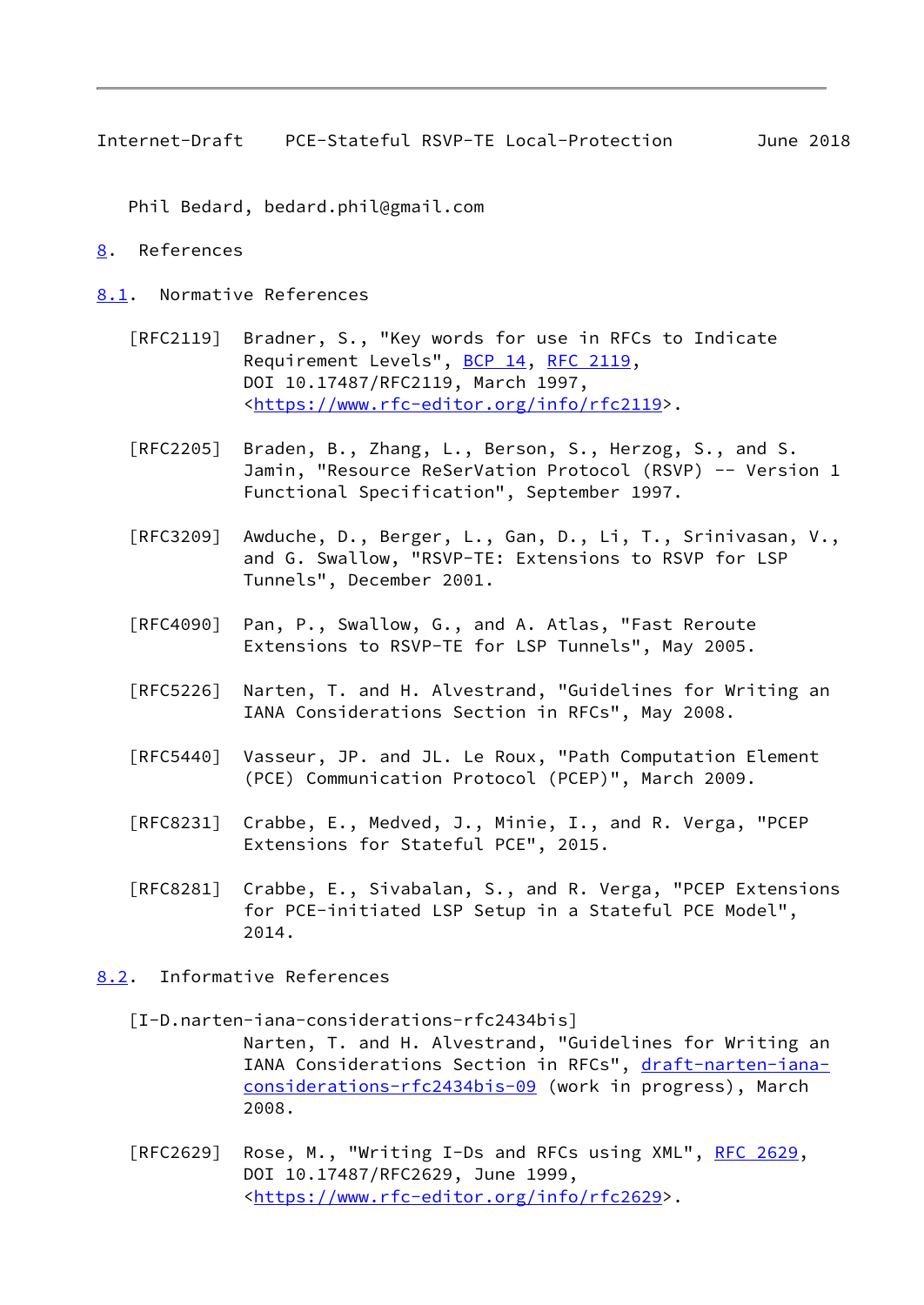<span id="page-10-1"></span>Internet-Draft PCE-Stateful RSVP-TE Local-Protection June 2018

 [RFC3552] Rescorla, E. and B. Korver, "Guidelines for Writing RFC Text on Security Considerations", [BCP 72](https://datatracker.ietf.org/doc/pdf/bcp72), [RFC 3552](https://datatracker.ietf.org/doc/pdf/rfc3552), DOI 10.17487/RFC3552, July 2003, <[https://www.rfc-editor.org/info/rfc3552>](https://www.rfc-editor.org/info/rfc3552).

- [RFC4655] Farrel, A., Vasseur, J., and J. Ash, "A Path Computation Element (PCE)-Based Architecture", August 2006.
- [RFC4657] Ash, J. and J. Le Roux, "Path Computation Element (PCE) Communication Protocol Generic Requirements", September 2006.
- [RFC5394] Bryskin, I., Papadimitriou, D., Berger, L., and J. Ash, "Policy-Enabled Path Computation Framework", December 2008.
- [RFC5557] Lee, Y., Le Roux, JL., King, D., and E. Oki, "Path Computation Element Communication Protocol (PCEP) Requirements and Protocol Extensions in Support of Global Concurrent Optimization", July 2009.

<span id="page-10-0"></span>[Appendix A.](#page-10-0) Additional Stuff

This becomes an Appendix.

Authors' Addresses

 Colby Barth Juniper Networks Sunnyvale, CA USA

Email: cbarth@juniper.net

 Raveendra Torvi Juniper Networks Sunnyvale, CA USA